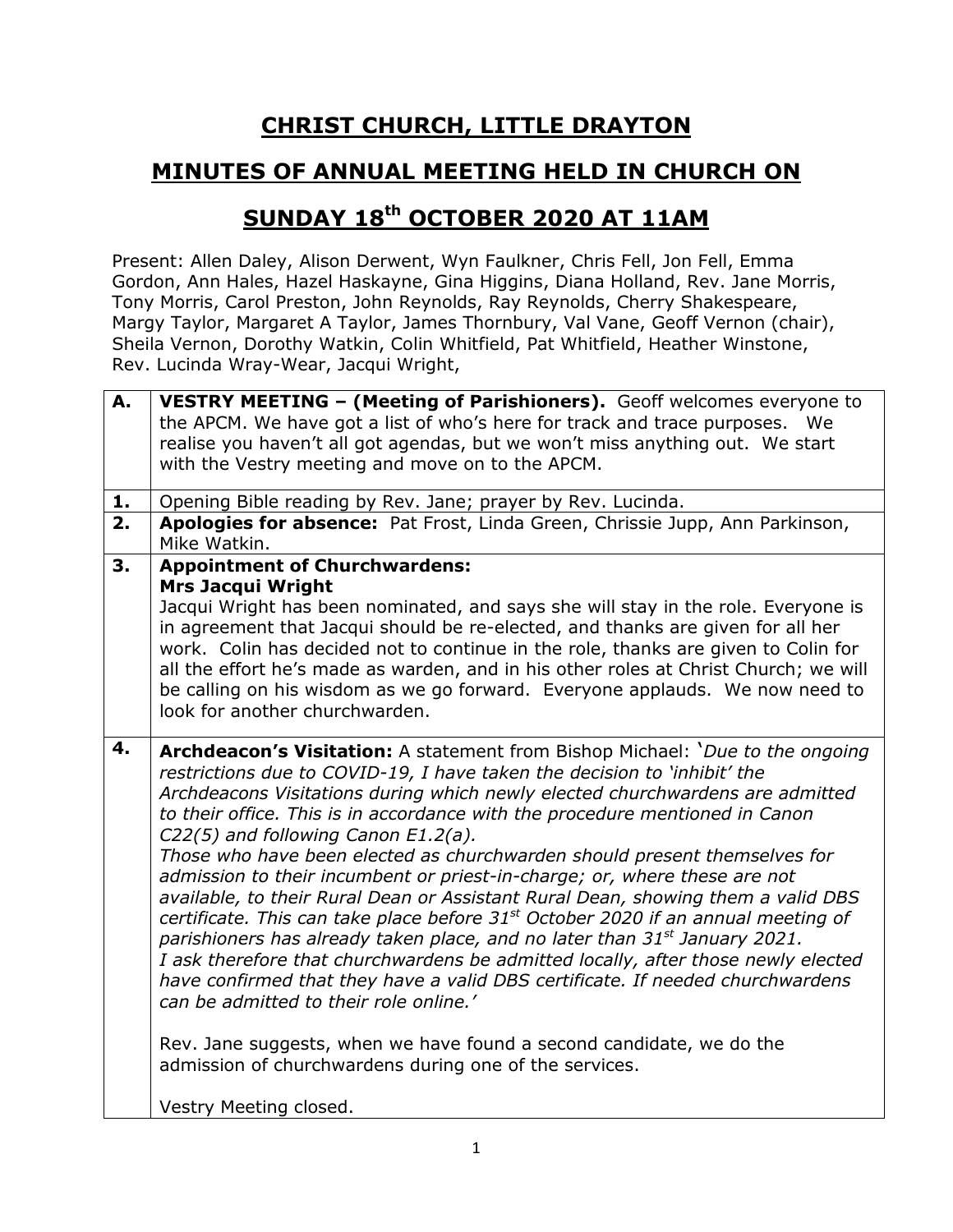| <b>B.</b> | <b>ANNUAL PAROCHIAL CHURCH COUNCIL MEETING</b>                                                                                                                                                                                                                                                                                                                                                                                                                                                                                                                                                                                                                                                                                                                                                                                                                                                                                                                                                                                                                                                                                                                                                                                                                                                                                                                                                                                                                                                                                                                                                                                                                                                                                                                                                                                                                                                                                                               |
|-----------|--------------------------------------------------------------------------------------------------------------------------------------------------------------------------------------------------------------------------------------------------------------------------------------------------------------------------------------------------------------------------------------------------------------------------------------------------------------------------------------------------------------------------------------------------------------------------------------------------------------------------------------------------------------------------------------------------------------------------------------------------------------------------------------------------------------------------------------------------------------------------------------------------------------------------------------------------------------------------------------------------------------------------------------------------------------------------------------------------------------------------------------------------------------------------------------------------------------------------------------------------------------------------------------------------------------------------------------------------------------------------------------------------------------------------------------------------------------------------------------------------------------------------------------------------------------------------------------------------------------------------------------------------------------------------------------------------------------------------------------------------------------------------------------------------------------------------------------------------------------------------------------------------------------------------------------------------------------|
| 1.        | <b>Minutes</b> of the Annual Meeting of 14 <sup>th</sup> April 2019 have been made public at the<br>back of church, and circulated via email. Are we happy that the minutes are a true<br>and accurate record of that meeting? Everyone in agreement.                                                                                                                                                                                                                                                                                                                                                                                                                                                                                                                                                                                                                                                                                                                                                                                                                                                                                                                                                                                                                                                                                                                                                                                                                                                                                                                                                                                                                                                                                                                                                                                                                                                                                                        |
| 2.        | Matters arising: the meeting followed the normal pattern, and everyone is<br>happy there are no real matters arising.                                                                                                                                                                                                                                                                                                                                                                                                                                                                                                                                                                                                                                                                                                                                                                                                                                                                                                                                                                                                                                                                                                                                                                                                                                                                                                                                                                                                                                                                                                                                                                                                                                                                                                                                                                                                                                        |
| 3.        | Treasurer's Report: (please see attached)                                                                                                                                                                                                                                                                                                                                                                                                                                                                                                                                                                                                                                                                                                                                                                                                                                                                                                                                                                                                                                                                                                                                                                                                                                                                                                                                                                                                                                                                                                                                                                                                                                                                                                                                                                                                                                                                                                                    |
|           | Geoff hands out the statement of income and expenditure for 2019. Please take it<br>home and have a look at it, and bring any questions you have back to the<br>treasurer. The most important bit is at the bottom of the second page which<br>shows we had £3268.23 excess of expenditure over income. The year before it<br>was in excess of £10,000 so last year was a better year; it doesn't look quite as<br>bad as it might have done, and we finished the year with £14,787.56. The<br>message usually is in a couple of normal years we'd be bankrupt; but in fact<br>things have happened since December which have helped the situation, in a year<br>when income is very much reduced. Looking at the figures on the income side we<br>got £7500 back from the Inland Revenue, which is more than the previous year,<br>when the figures didn't go off to HMRC as they might have done. Fundraising<br>efforts were up to £5000. Generally speaking, the other figures are familiar and<br>within the normal range of things. On the expenditure side the Parish Share has<br>increased, although we have a little bit of respite this year; everything else was<br>about normal. Have a look at the figures and ask any questions, and we will make<br>the answers available. Geoff is thanked for his efforts throughout the year, and<br>for presenting everything in a way that is easy to understand. Diana Holland asks<br>where the votive stand collection money goes; and if it ought to go to a charity of<br>our choice. The money is normally put in to church funds, and Geoff points out we<br>do make contributions to charity throughout the year. We will discuss it at the first<br>PCC after this meeting. Geoff asks if everyone is willing to accept these<br>statements of income and expenditure for the year 2019; everyone agrees. As in<br>previous years, they were audited by Janet Hankey and she is very thorough. |
|           | Gift Aid Report by Ann Parkinson: (please see attached)<br>Geoff reads out Ann's report. She has done the job for 15 years and would now<br>like to give it up, so will stand down from $11th$ October. She will hand over the<br>monthly sheets etc. to the new person. We need a new Gift Aid secretary, so this<br>is something else for us to think about.                                                                                                                                                                                                                                                                                                                                                                                                                                                                                                                                                                                                                                                                                                                                                                                                                                                                                                                                                                                                                                                                                                                                                                                                                                                                                                                                                                                                                                                                                                                                                                                               |
| 4.        | <b>Property Committee Report:</b> (please see attached)                                                                                                                                                                                                                                                                                                                                                                                                                                                                                                                                                                                                                                                                                                                                                                                                                                                                                                                                                                                                                                                                                                                                                                                                                                                                                                                                                                                                                                                                                                                                                                                                                                                                                                                                                                                                                                                                                                      |
|           | We have got some work to do with the commemorative plaques in the Garden of<br>Remembrance. Generally the Quinquennial Inspection was good. Val Vane reports<br>that, during lockdown, Dave was in desperate straits so she encouraged him to<br>take on the churchyard, and we would possibly repay him in terms of money, food<br>or clothes. Val has been giving him money and he's been working hard. She asked<br>whether the church can give him some money here and there. Geoff points out we<br>can't do it on an ad hoc basis, there needs to be a proper plan set out as to when<br>he works in the churchyard, and how and when we would do it; and it needs to go<br>through PCC. Val will come up with a plan. Carol Preston says Darren also helps<br>out in the churchyard. It is agreed Val can't keep paying for it, and she shouldn't                                                                                                                                                                                                                                                                                                                                                                                                                                                                                                                                                                                                                                                                                                                                                                                                                                                                                                                                                                                                                                                                                                     |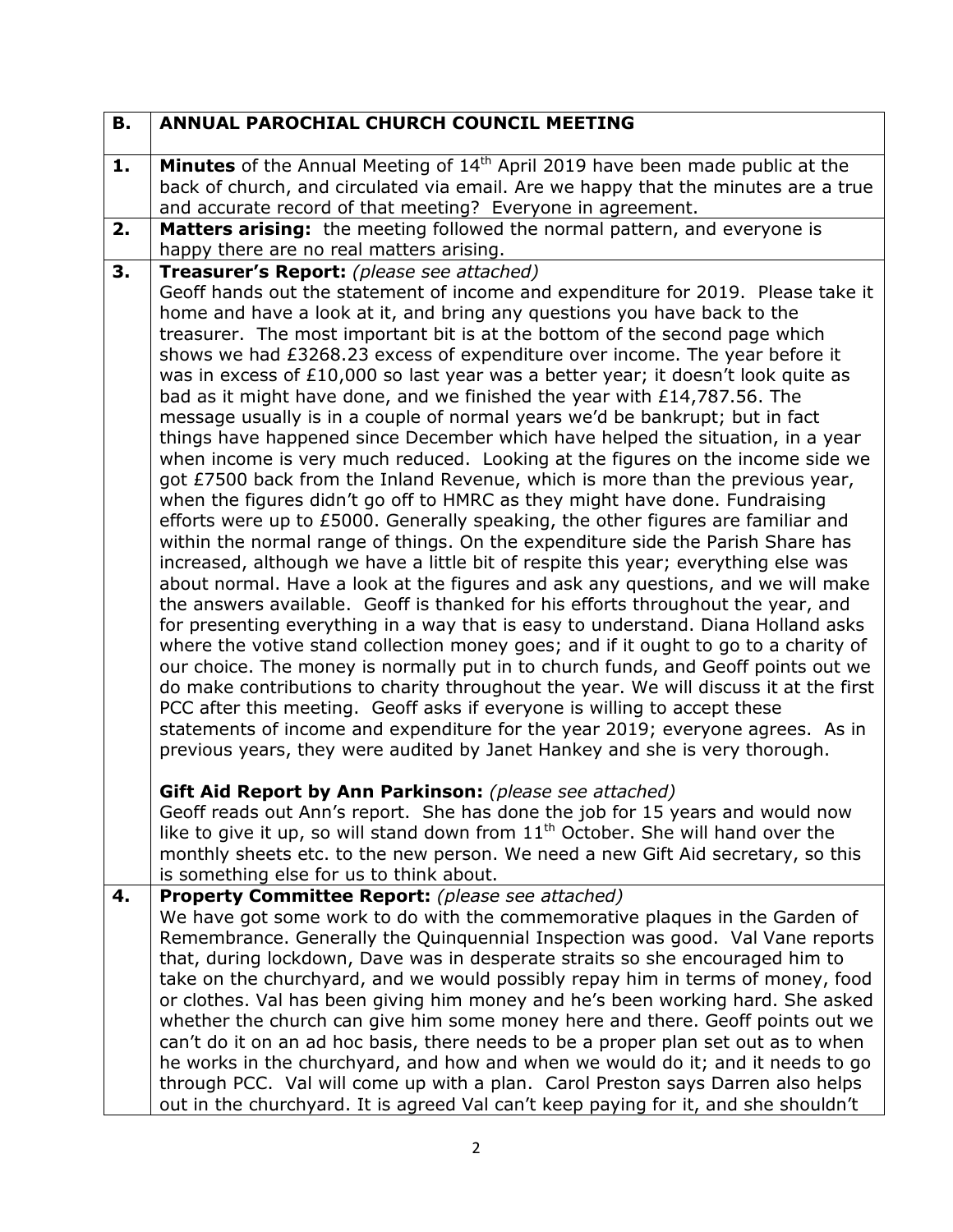|    | have to. Alison has written a letter about it which people have signed. However,                                                                                          |
|----|---------------------------------------------------------------------------------------------------------------------------------------------------------------------------|
|    | we need facts of the matter - how many hours worked, at what rate, and in what                                                                                            |
|    | form payment is etc. It is not in doubt that we want to pay them. Thank you to                                                                                            |
|    | Val and Alison for their efforts.                                                                                                                                         |
| 5. | <b>Chairman's Report:</b> (please see attached for Rev. Jane's report)                                                                                                    |
|    | Rev. Lucinda says, since being licensed, she only had three months here before                                                                                            |
|    | lockdown began. She was licensed on Advent Sunday as Curate, and she loves                                                                                                |
|    | being here, she feels blessed. From listening to Rev. Jane's report we are a                                                                                              |
|    | vibrant church, she hasn't been able to experience it, but she looks forward to it<br>when this is over. It might be different in many ways but it could be a good thing, |
|    | it helps us to think of other ways to do mission. She has been able to join Rev.                                                                                          |
|    | Jane for funerals, and she took a funeral in Shrewsbury herself recently. She was                                                                                         |
|    | also involved in some baptisms before lockdown; and is looking forward to taking                                                                                          |
|    | weddings next year. She says thank you for putting up with her; everyone                                                                                                  |
|    | applauds.                                                                                                                                                                 |
| 6. | <b>Deanery Synod Report:</b> Colin reports they have been meeting but not much                                                                                            |
|    | has been going on, as the lay Chair has been ill over the past year. There have                                                                                           |
|    | been various things in discussion, once we get the minutes we will pass them                                                                                              |
|    | round and everyone can have a look. Thanks are given to Colin. We have to have                                                                                            |
|    | some Synod representatives.                                                                                                                                               |
|    | <b>ELECTIONS</b>                                                                                                                                                          |
| 7. | Election of Parochial Church Council (9 members of Laity on ER):                                                                                                          |
|    | The church council includes ex officio members Rev. Jane, Rev. Lucinda and                                                                                                |
|    |                                                                                                                                                                           |
|    | James; the warden(s); and then we can elect up to nine lay members. This                                                                                                  |
|    | number is based on the size of the electoral roll. All forms are proposed and                                                                                             |
|    | seconded. This year we have Jane Eastham, Heather Winstone, Margaret (Margy)                                                                                              |
|    | Taylor, Hazel Haskayne, Margaret A. Taylor, Alison Derwent, Ann Hales and Geoff                                                                                           |
|    | Vernon - all duly elected. That's eight people so we have scope for more. Geoff                                                                                           |
|    | proposes a vote of thanks to the members who have stepped down: Pat Frost,                                                                                                |
|    | Colin Whitfield, Chrissie Jupp, Will James and Jon Fell for their time and<br>contribution to the PCC; we will be calling on their experience. Deanery Synod              |
|    | members are also automatically members on PCC, if we can persuade one of the                                                                                              |
|    | eight already elected to be a representative, that throws open more numbers. At                                                                                           |
|    | the moment there is one space for an elected member, we can also co-opt two                                                                                               |
|    | other people. We can think about who might fill the role and talk to them; and                                                                                            |
|    | anyone who is interested can always talk to Rev. Jane and Rev. Lucinda.                                                                                                   |
| 8. | Election of Deanery Synod members, and resolution for extending two                                                                                                       |
|    | consecutive terms served:                                                                                                                                                 |
|    | Extending the two consecutive terms served is not applicable at the minute, as we                                                                                         |
|    | need new members. We will throw it open for anyone who wants to be on the                                                                                                 |
|    | Deanery Synod. Colin says they meet three times a year and the meetings                                                                                                   |
|    | include reports on what your church has been doing. Ann Parkinson has been,<br>and Rev. Jane goes as well. The representative can report back to church; and by           |
|    | definition they are a member of the PCC. Volunteering for this is something we                                                                                            |
|    | will talk about at the PCC meeting.                                                                                                                                       |
| 9. | <b>Appointment of Auditor:</b><br>It was proposed by Margy Taylor that Janet Hankey be re-elected as the                                                                  |